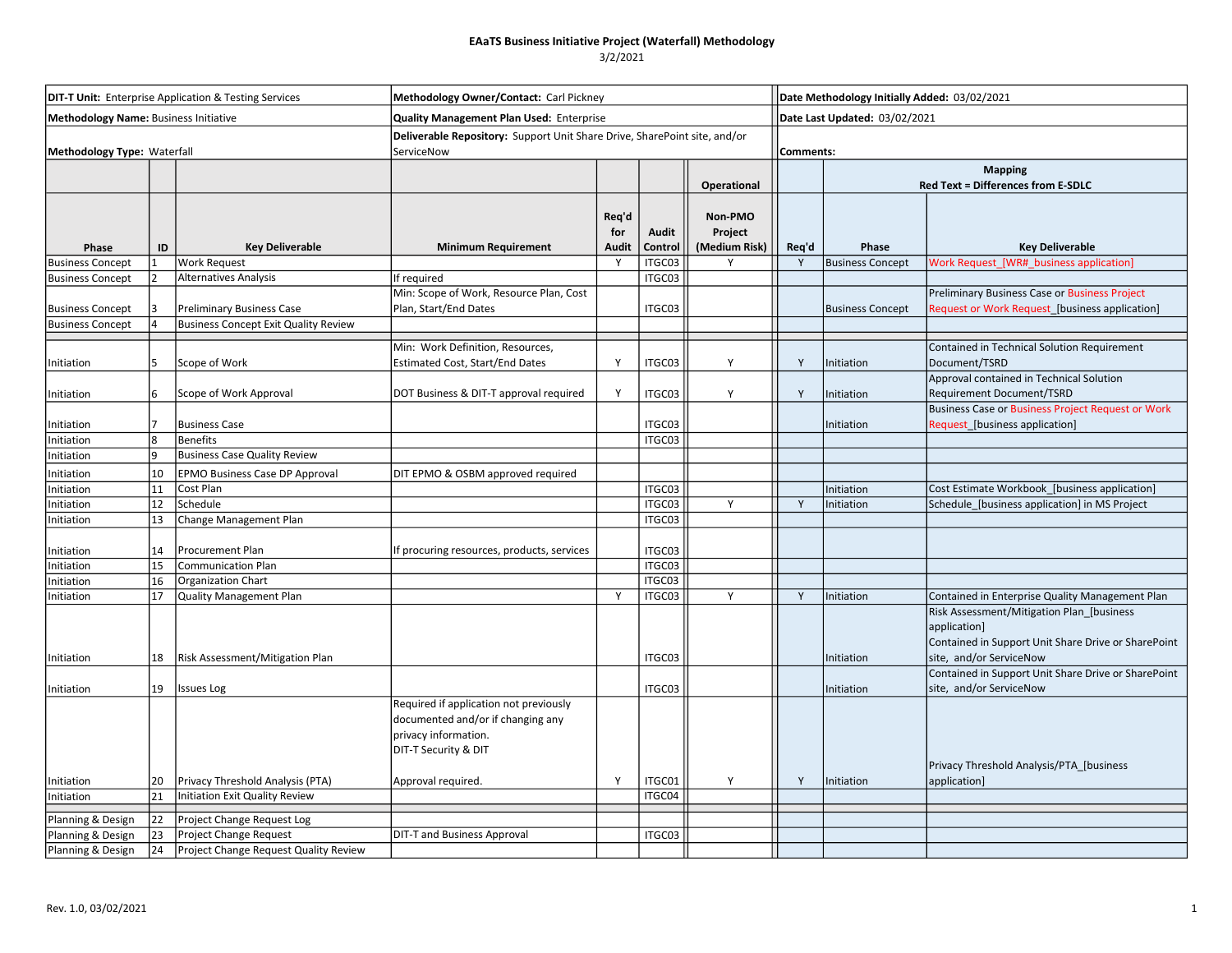|                   |          |                                                    |                                                                      |                       |                  | Operational                         |       | <b>Mapping</b><br>Red Text = Differences from E-SDLC |                                                                                              |
|-------------------|----------|----------------------------------------------------|----------------------------------------------------------------------|-----------------------|------------------|-------------------------------------|-------|------------------------------------------------------|----------------------------------------------------------------------------------------------|
| Phase             | ID       | <b>Key Deliverable</b>                             | <b>Minimum Requirement</b>                                           | Req'd<br>for<br>Audit | Audit<br>Control | Non-PMO<br>Project<br>(Medium Risk) | Req'd | Phase                                                | <b>Key Deliverable</b>                                                                       |
| Planning & Design | 25       | <b>EPMO Change Request DP Approval</b>             | EPMO and/or OSBM approval (if required)                              |                       |                  |                                     |       |                                                      |                                                                                              |
| Planning & Design | 26       | SAP Cost Exception Report                          |                                                                      |                       |                  |                                     |       |                                                      |                                                                                              |
| Planning & Design | 27       | Requirements Management Plan                       |                                                                      |                       | ITGC03           |                                     |       |                                                      |                                                                                              |
|                   |          |                                                    | Must be approved by Business and other                               |                       | ITGC01           |                                     |       |                                                      | Technical Solution Requirements Document/TSRD or                                             |
|                   |          |                                                    | stakeholders, including Architecture,                                |                       | ITGC02           |                                     |       |                                                      | Requirements Traceability Matrix/RTM [business                                               |
| Planning & Design | 28       | Requirements                                       | Security, Infrastructure, etc.                                       | Y                     | ITGC03           | Y                                   | Y     | Planning & Design                                    | application]                                                                                 |
|                   |          |                                                    | Required on all sizes of work except on                              |                       | ITGC01           |                                     |       |                                                      |                                                                                              |
|                   |          |                                                    | small operational work, this may be                                  |                       | ITGC02           |                                     |       |                                                      |                                                                                              |
| Planning & Design | 29       | Requirements Approval                              | included in Work Definition.                                         | Y                     | ITGC03           | Υ                                   | Y     | Planning & Design                                    | Contained in TSRD, RTM or ServiceNow                                                         |
|                   |          |                                                    |                                                                      |                       |                  |                                     |       |                                                      | Requirements Traceability Matrix/RTM_[business                                               |
| Planning & Design | 30       | <b>Requirements Traceability Matrix</b>            |                                                                      |                       |                  |                                     |       | Planning & Design                                    | application]                                                                                 |
|                   |          |                                                    |                                                                      |                       | ITGC01           |                                     |       |                                                      |                                                                                              |
| Planning & Design | 32       | Architecture Design                                |                                                                      |                       | ITGC02           |                                     |       |                                                      |                                                                                              |
| Planning & Design | 33       | Architecture DP Quality Review                     | If required by EPMO                                                  |                       |                  |                                     |       |                                                      |                                                                                              |
|                   |          |                                                    | If required by EPMO                                                  |                       | ITGC01           |                                     |       |                                                      |                                                                                              |
| Planning & Design | 34       | EPMO Architecture DP Approval                      | DIT Architecture Approval required                                   |                       | ITGC02           |                                     |       |                                                      |                                                                                              |
| Planning & Design | 35       | Security DP Quality Review                         | If required by EPMO                                                  |                       |                  |                                     |       |                                                      |                                                                                              |
|                   |          |                                                    | If required by EPMO                                                  |                       | ITGC01           |                                     |       |                                                      |                                                                                              |
|                   | 36       | <b>EPMO Security DP Approval</b>                   | <b>DIT Approval Required</b>                                         |                       | ITGC02           |                                     |       |                                                      |                                                                                              |
| Planning & Design |          |                                                    | If required, complete                                                |                       |                  |                                     |       |                                                      |                                                                                              |
|                   | 37       | Architecture Exception Request                     | <b>DIT Approval Required</b>                                         |                       |                  | Y                                   | Y     |                                                      | Architecture Exception Request_[business<br>application]                                     |
| Planning & Design |          |                                                    | If required, complete                                                |                       |                  |                                     |       | Planning & Design                                    |                                                                                              |
|                   | 38       |                                                    | <b>DIT Approval Required</b>                                         |                       | ITGC01           | Y                                   | Y     |                                                      |                                                                                              |
| Planning & Design |          | <b>NCID Exception Request</b>                      | If required, complete                                                |                       |                  |                                     |       | Planning & Design                                    | NCID Exception Request_[business application]                                                |
|                   | 39       | Security Exception Request                         | <b>DIT Approval Required</b>                                         |                       |                  | Y                                   | Y     |                                                      | Security Exception Request_[business application]                                            |
| Planning & Design |          |                                                    | Min. (includes functional and non-                                   |                       | ITGC01           |                                     |       | Planning & Design                                    | <b>Technical Solution Requirement</b>                                                        |
|                   |          |                                                    |                                                                      |                       |                  |                                     |       |                                                      |                                                                                              |
|                   |          |                                                    | functional details, process and system                               |                       |                  |                                     |       |                                                      | Document/TSRD [business application] or                                                      |
|                   |          |                                                    | flow diagrams, Use Cases, Technical                                  | Y                     | ITGC03           | Y                                   |       |                                                      | <b>Functional Design Document/FDD or Technical</b>                                           |
| Planning & Design | 40       | Design Document                                    | <b>Documentation Notes (TDN))</b><br>Business and other stakeholders |                       |                  |                                     | Y     | Planning & Design                                    | Documentation Notes/TDN_[business application]                                               |
|                   |          |                                                    |                                                                      | Y                     |                  | Y                                   | Y     |                                                      |                                                                                              |
| Planning & Design | 41<br>42 | Design Approval<br><b>Business Continuity Plan</b> | approvals                                                            |                       | ITGC03<br>ITGC03 |                                     |       | Planning & Design                                    | Contained in TSRD, FDD, TDN or ServiceNow<br>Business Continuity Plan [business application] |
| Planning & Design |          |                                                    | If required                                                          |                       | ITGC03           |                                     |       | Planning & Design                                    |                                                                                              |
| Planning & Design | 43<br>44 | Disaster Recovery Plan                             | If required                                                          |                       | ITGC03           |                                     |       | Planning & Design                                    | Disaster Recovery Plan_[business application]                                                |
| Planning & Design |          | <b>Training Plan</b>                               | If required                                                          |                       |                  | Y                                   |       | Planning & Design                                    | Training Plan_[business application]                                                         |
| Planning & Design | 45       | <b>Test Plan</b>                                   |                                                                      |                       |                  |                                     | Y     | Planning & Design                                    | Test Plan_[business application]                                                             |
| Planning & Design | 46       | <b>Acceptance Process and Criteria</b>             |                                                                      |                       | ITGC03           | Y                                   | Y     | Planning & Design                                    | Acceptance Process and Criteria/APC_[business<br>application]                                |
|                   |          |                                                    | Must be approved by Business and other                               |                       |                  |                                     |       |                                                      |                                                                                              |
| Planning & Design | 47       | Acceptance Process and Criteria Approval           | stakeholders                                                         |                       | ITGC03           | Y                                   | Y     | Planning & Design                                    | Contained in APC or ServiceNow                                                               |
|                   |          |                                                    | Required if there are changes to the                                 |                       |                  |                                     |       |                                                      | Operational Level Agreement/OLA [business                                                    |
| Planning & Design | 48       | Operational Level Agreement (OLA)                  | current OLA.                                                         |                       | ITGC04           | Y                                   | Y     | Planning & Design                                    | application]                                                                                 |
|                   |          | Operational Level Agreement (OLA)                  | If required                                                          |                       |                  |                                     |       |                                                      |                                                                                              |
| Planning & Design | 49       | Approval                                           | Must be approved by IT Stakeholders                                  |                       | ITGC04           | Y                                   | Y     | Planning & Design                                    | Contained in OLA or ServiceNow                                                               |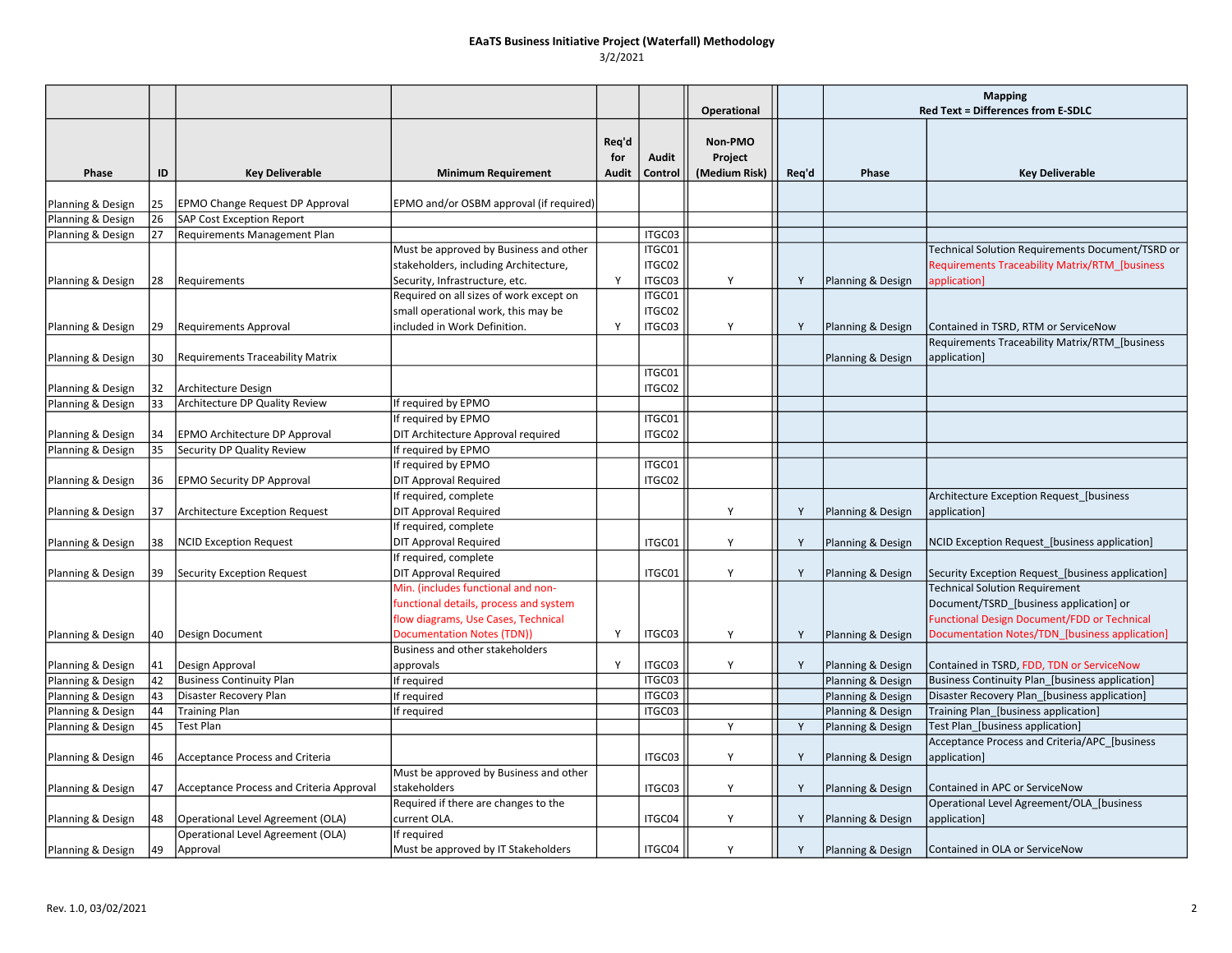|                                        |     |                                                                           |                                        |                              |                  |                                     |              | <b>Mapping</b>                         |                                                                                              |
|----------------------------------------|-----|---------------------------------------------------------------------------|----------------------------------------|------------------------------|------------------|-------------------------------------|--------------|----------------------------------------|----------------------------------------------------------------------------------------------|
|                                        |     |                                                                           |                                        |                              |                  | <b>Operational</b>                  |              |                                        | Red Text = Differences from E-SDLC                                                           |
| Phase                                  | ID  | <b>Key Deliverable</b>                                                    | <b>Minimum Requirement</b>             | Req'd<br>for<br><b>Audit</b> | Audit<br>Control | Non-PMO<br>Project<br>(Medium Risk) | Req'd        | Phase                                  | <b>Key Deliverable</b>                                                                       |
| Planning & Design                      | 50  | Business Approval to Exit P&D                                             |                                        |                              | ITGC03           |                                     |              |                                        |                                                                                              |
| Planning & Design                      | 51  | P&D Exit Quality Review                                                   |                                        |                              | ITGC04           |                                     |              |                                        |                                                                                              |
| Planning & Design                      |     | If RFP required, deliverables below:                                      |                                        |                              |                  |                                     |              |                                        | If RFP required, deliverables below:                                                         |
|                                        |     | RFP Request for Commodity/Service                                         |                                        |                              |                  |                                     |              |                                        |                                                                                              |
| Planning & Design                      | 52  | Form                                                                      |                                        |                              | ITGC04           | Y                                   | Y            | Planning & Design                      | RFP Request for Commodity/Service Form                                                       |
| Planning & Design                      | 53  | RFP Disaster Recovery Assessment                                          |                                        |                              | ITGC04           | Y                                   | Y            | Planning & Design                      | <b>RFP Disaster Recovery Assessment</b>                                                      |
| Planning & Design                      | 54  | <b>RFP Sourcing Exception Request</b>                                     | If required for the RFP                |                              | ITGC04           | Y                                   | Y            | Planning & Design                      | <b>RFP Sourcing Exception Request</b>                                                        |
| Planning & Design                      | 55  | <b>RFP Hosting Exception Request</b>                                      | If required for the RFP                |                              | ITGC04           | Y                                   | Y            | Planning & Design                      | <b>RFP Hosting Exception Request</b>                                                         |
|                                        |     |                                                                           |                                        |                              | ITGC03           |                                     |              |                                        |                                                                                              |
| Planning & Design                      | 56  | <b>RFP and Attachments</b>                                                |                                        |                              | ITGC04           | Y                                   | Y            | Planning & Design                      | <b>RFP and Attachments</b>                                                                   |
|                                        |     |                                                                           |                                        |                              | ITGC03           |                                     |              |                                        |                                                                                              |
| Planning & Design                      | 57  | RFP Proposal Evaluation Plan                                              |                                        |                              | ITGC04           | Y                                   | Y            | Planning & Design                      | <b>RFP Proposal Evaluation Plan</b>                                                          |
| Planning & Design                      | 58  | <b>RFP Content Submission</b>                                             |                                        |                              |                  |                                     |              | Planning & Design                      | <b>RFP Content Submission</b>                                                                |
|                                        |     |                                                                           |                                        |                              | ITGC03           |                                     |              |                                        |                                                                                              |
| Planning & Design                      | 59  | RFP Individual Evaluation Workbooks                                       |                                        |                              | ITGC04           | Y                                   | Y            | Planning & Design                      | RFP Individual Evaluation Workbooks                                                          |
|                                        |     | RFP Oral Presentation/Demonstration                                       |                                        |                              | ITGC03           |                                     |              |                                        |                                                                                              |
|                                        |     | Guide                                                                     |                                        |                              | ITGC04           | Y                                   | Y            |                                        |                                                                                              |
| Planning & Design                      | 60  | RFP Consensus Evaluation Workbook                                         |                                        |                              | ITGC03           | Y                                   | Y            | Planning & Design                      | <b>RFP Oral Presentation/Demonstration Guide</b><br><b>RFP Consensus Evaluation Workbook</b> |
| Planning & Design                      | 61  |                                                                           |                                        |                              |                  |                                     |              | Planning & Design                      |                                                                                              |
|                                        |     | RFP Evaluation Report with Award                                          |                                        |                              | ITGC03           | Y                                   |              |                                        | RFP Evaluation Report with Award                                                             |
| Planning & Design                      | 62  | Recommendation                                                            |                                        |                              | ITGC04           |                                     | Y            | Planning & Design                      | Recommendation                                                                               |
|                                        |     |                                                                           | Business and other stakeholders        |                              | ITGC03           |                                     |              |                                        |                                                                                              |
| Planning & Design                      | 63  | <b>RFP Evaluation Report Approvals</b><br>RFP CIO Presentation            | approvals required.                    |                              | ITGC04           | Y<br>Y                              | Y<br>Y       | Planning & Design                      | <b>RFP Evaluation Report Approvals</b><br><b>RFP CIO Presentation</b>                        |
| Planning & Design                      | 64  | RFP Evaluation Review Checklist                                           |                                        |                              |                  |                                     |              | Planning & Design                      | <b>RFP Evaluation Review Checklist</b>                                                       |
| Planning & Design                      | 65  |                                                                           | <b>DPMO Approval Required</b>          |                              |                  |                                     |              | Planning & Design                      |                                                                                              |
| Planning & Design                      | 66  | EPMO RFP Review DP Approval<br><b>EPMO Contract Award Review DP</b>       |                                        |                              |                  |                                     |              |                                        |                                                                                              |
|                                        |     | Approval                                                                  |                                        |                              |                  |                                     |              |                                        |                                                                                              |
| Planning & Design                      | 67  |                                                                           | <b>DPMO Approval Required</b>          |                              |                  |                                     |              |                                        |                                                                                              |
|                                        |     | If Invitation for Bid (IFB) required,<br>deliverables below:              |                                        |                              |                  |                                     |              |                                        | If Invitation for Bid (IFB) required, deliverables<br>below:                                 |
| Planning & Design                      |     |                                                                           |                                        |                              | ITGC03           |                                     |              |                                        |                                                                                              |
|                                        | 68  | IFB Request for Commodity/Service Form                                    |                                        |                              | ITGC04           | Y                                   | Y            |                                        | IFB Request for Commodity/Service Form                                                       |
| Planning & Design                      |     |                                                                           |                                        |                              | ITGC03           |                                     |              | Planning & Design                      |                                                                                              |
|                                        | 69  |                                                                           | If required for IFB                    |                              | ITGC04           | Y                                   | Y            |                                        |                                                                                              |
| Planning & Design<br>Planning & Design | 70  | IFB Disaster Recovery Assessment<br><b>IFB Sourcing Exception Request</b> | If required for IFB                    |                              | ITGC04           | Y                                   | Y            | Planning & Design<br>Planning & Design | <b>IFB Disaster Recovery Assessment</b><br><b>IFB Sourcing Exception Request</b>             |
|                                        | 71  |                                                                           |                                        |                              | ITGC04           | Y                                   | Y            |                                        | <b>IFB Hosting Exception Request</b>                                                         |
| Planning & Design                      |     | <b>IFB Hosting Exception Request</b>                                      | If required for IFB                    |                              | ITGC03           |                                     |              | Planning & Design                      |                                                                                              |
| Planning & Design                      | 172 | <b>IFB and Attachments</b>                                                |                                        |                              | ITGC04           | Y                                   | Y            | Planning & Design                      | <b>IFB and Attachments</b>                                                                   |
|                                        |     |                                                                           |                                        |                              | ITGC03           |                                     |              |                                        |                                                                                              |
|                                        | 73  | <b>IFB Statement of Work</b>                                              |                                        |                              | ITGC04           | Y                                   | Y            |                                        | <b>IFB Statement of Work</b>                                                                 |
| Planning & Design<br>Planning & Design | 74  | <b>IFB Bid Review Checklist</b>                                           | May be required for Extensive Services |                              |                  | Y                                   | $\mathsf{Y}$ | Planning & Design<br>Planning & Design | <b>IFB Bid Review Checklist</b>                                                              |
|                                        |     |                                                                           | Business and other stakeholders        |                              |                  |                                     |              |                                        |                                                                                              |
| Planning & Design                      | 75  | <b>IFB Award Approval</b>                                                 | approvals required.                    |                              | ITGC04           | Y                                   | Y            | Planning & Design                      | <b>IFB Award Approval</b>                                                                    |
|                                        |     | IF Request for Quote (RFQ) required,                                      |                                        |                              |                  |                                     |              |                                        | IF Request for Quote (RFQ) required, deliverables                                            |
| Planning & Design                      |     | deliverables below:                                                       |                                        |                              |                  |                                     |              |                                        | below:                                                                                       |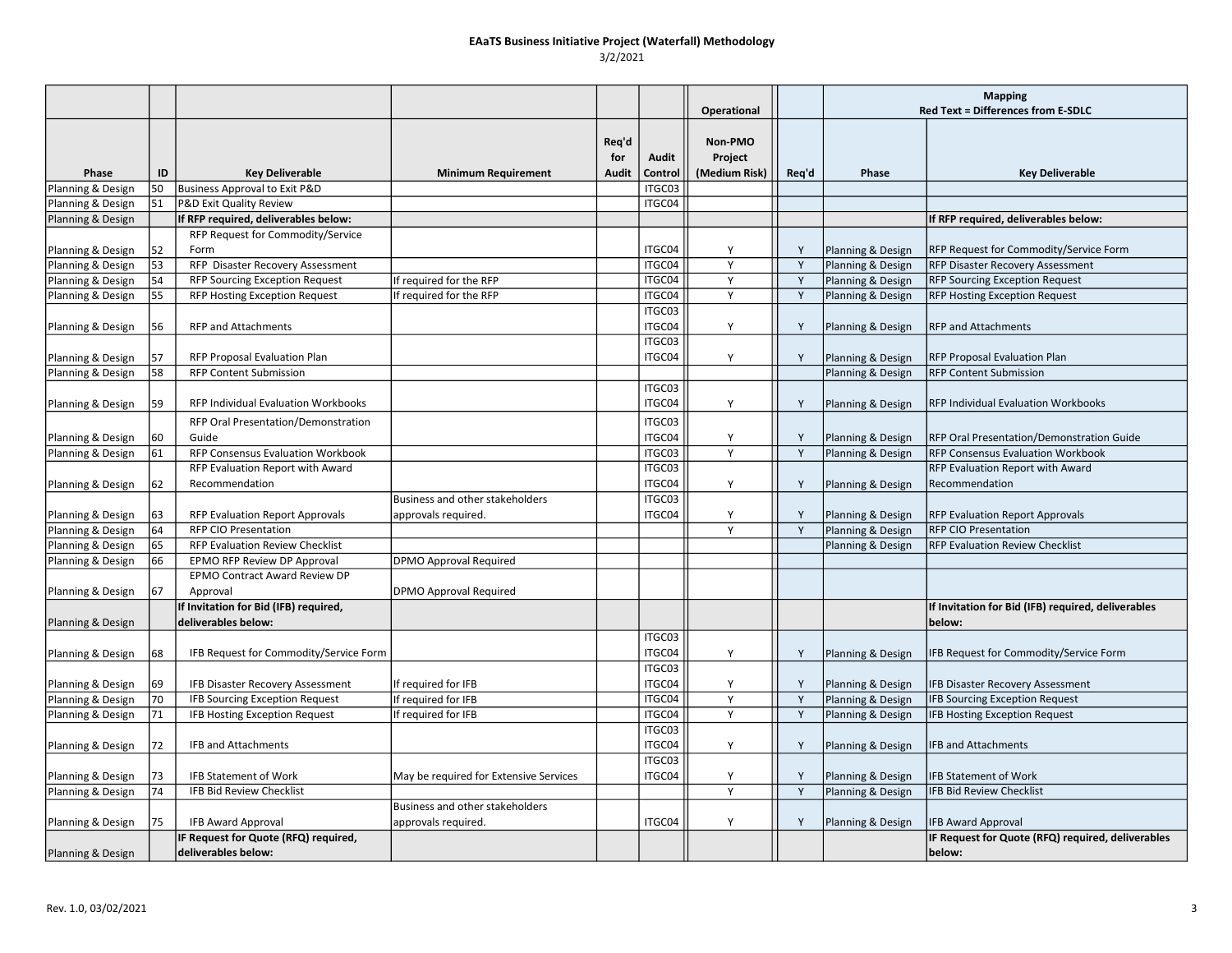|                   |     |                                                                              |                                                                                  |                       |                  | Operational                         |       | <b>Mapping</b><br>Red Text = Differences from E-SDLC |                                                                              |
|-------------------|-----|------------------------------------------------------------------------------|----------------------------------------------------------------------------------|-----------------------|------------------|-------------------------------------|-------|------------------------------------------------------|------------------------------------------------------------------------------|
| Phase             | ID  | <b>Key Deliverable</b>                                                       | <b>Minimum Requirement</b>                                                       | Req'd<br>for<br>Audit | Audit<br>Control | Non-PMO<br>Project<br>(Medium Risk) | Req'd | Phase                                                | <b>Key Deliverable</b>                                                       |
|                   |     | RFQ Request for Commodity/Service                                            |                                                                                  |                       | ITGC03           |                                     |       |                                                      |                                                                              |
| Planning & Design | 76  | Form                                                                         |                                                                                  |                       | ITGC04           | Y                                   | Y     | Planning & Design                                    | RFQ Request for Commodity/Service Form                                       |
| Planning & Design | 177 | RFQ Disaster Recovery Assessment                                             | If required for RFQ                                                              |                       | ITGC03<br>ITGC04 | Y                                   | Y     | Planning & Design                                    | RFQ Disaster Recovery Assessment                                             |
| Planning & Design | 78  | RFQ Sourcing Exception Request                                               | If required for RFQ                                                              |                       | ITGC04           | Y                                   | Y     | Planning & Design                                    | <b>RFQ Sourcing Exception Request</b>                                        |
| Planning & Design | 79  | RFQ Hosting Exception Request                                                | If required for RFQ                                                              |                       | ITGC04           | Y                                   | Y     | Planning & Design                                    | <b>RFQ Hosting Exception Request</b>                                         |
| Planning & Design | 80  | RFQ and Attachments                                                          |                                                                                  |                       | ITGC03<br>ITGC04 | Y                                   | Y     | Planning & Design                                    | <b>RFQ and Attachments</b>                                                   |
| Planning & Design | 81  | RFQ Market Research                                                          |                                                                                  |                       | ITGC03<br>ITGC04 | Y                                   | Y     | Planning & Design                                    | <b>RFQ Market Research</b>                                                   |
| Planning & Design | 82  | RFQ Estimate or Unofficial Quote                                             |                                                                                  |                       | ITGC04           | Y                                   | Y     | Planning & Design                                    | RFQ Estimate or Unofficial Quote                                             |
| Planning & Design | 83  | RFQ Statement of Work                                                        |                                                                                  |                       | ITGC03<br>ITGC04 | Y                                   | Y     | Planning & Design                                    | <b>RFQ Statement of Work</b>                                                 |
| Planning & Design | 84  | RFQ Quote Review Document                                                    |                                                                                  |                       | ITGC03<br>ITGC04 | Y                                   | Y     | Planning & Design                                    | <b>RFQ Quote Review Document</b>                                             |
| Planning & Design | 85  | RFQ Award Approval                                                           | Business and other stakeholders<br>approvals required.                           |                       | ITGC04           | Y                                   | Y     | Planning & Design                                    | RFQ Award Approval                                                           |
| Planning & Design |     | If Contract Modifications through<br>Amendment required, deliverables below: |                                                                                  |                       |                  |                                     |       |                                                      | If Contract Modifications through Amendment<br>required, deliverables below: |
|                   |     | Amendment Request for                                                        |                                                                                  |                       | ITGC03           |                                     |       |                                                      |                                                                              |
| Planning & Design | 86  | Commodity/Service Form                                                       |                                                                                  |                       | ITGC04           | Y                                   | Y     | Planning & Design                                    | Amendment Request for Commodity/Service Form                                 |
|                   |     | Amendment Disaster Recovery                                                  | May be required if change in scope of                                            |                       | ITGC03           |                                     |       |                                                      |                                                                              |
| Planning & Design | 87  | Assessment                                                                   | work                                                                             |                       | ITGC04           | Y                                   | Y     | Planning & Design                                    | Amendment Disaster Recovery Assessment                                       |
| Planning & Design | 88  | Amendment Sourcing Exception Request                                         | If required for Amendment                                                        |                       | ITGC04           | Y                                   | Y     | Planning & Design                                    | Amendment Sourcing Exception Request                                         |
| Planning & Design | 89  | Amendment Hosting Exception Request                                          | If required for Amendment                                                        |                       | ITGC04           | Y                                   | Y     | Planning & Design                                    | Amendment Hosting Exception Request                                          |
| Planning & Design | 90  | Amendment and Attachments                                                    |                                                                                  |                       | ITGC03<br>ITGC04 | Y                                   | Y     | Planning & Design                                    | <b>Admendment and Attachments</b>                                            |
| Planning & Design | 91  | Amendment Market Research                                                    |                                                                                  |                       | ITGC03<br>ITGC04 | Y                                   | Y     | Planning & Design                                    | Amendment Market Research                                                    |
| Planning & Design | 92  | Amendment Estimate or Unofficial Quote                                       |                                                                                  |                       | ITGC03<br>ITGC04 | Y                                   | Y     | Planning & Design                                    | Amendment Estimate or Unofficial Quote                                       |
| Planning & Design | 93  | Amendment Statement of Work                                                  | May be required for additional work<br>within scope of work in existing contract |                       | ITGC03<br>ITGC04 | Y                                   | Y     | Planning & Design                                    | Amendment Statement of Work                                                  |
| Planning & Design | 94  | Amendment Approval                                                           | Business and other stakeholders<br>approvals required.                           |                       | ITGC04           | Y                                   | Y     | Planning & Design                                    | Ammendment Approval                                                          |
| Planning & Design |     | IF Request for Information (RFI),<br>deliverables below:                     |                                                                                  |                       |                  |                                     |       |                                                      | IF Request for Information (RFI), deliverables below:                        |
| Planning & Design | 95  | RFI                                                                          |                                                                                  |                       | ITGC03<br>ITGC04 | Y                                   | Y     | Planning & Design                                    | <b>RFI</b>                                                                   |
|                   |     |                                                                              |                                                                                  |                       | ITGC01           |                                     |       |                                                      | Application Architecture Design/AAD_[business                                |
| Execute & Build   | 31  | Application Architecture Design (AAD)                                        | DIT-T Architecture Approval Required                                             | Y                     | ITGC02           | Y                                   | Y     | Execute & Build                                      | application]                                                                 |
| Execute & Build   | 96  | Code Structural Quality Analysis (CAST)<br>Report                            | If required                                                                      |                       |                  |                                     |       | <b>Execute &amp; Build</b>                           | Code Structural Quality Analysis/CAST<br>Report [business application]       |